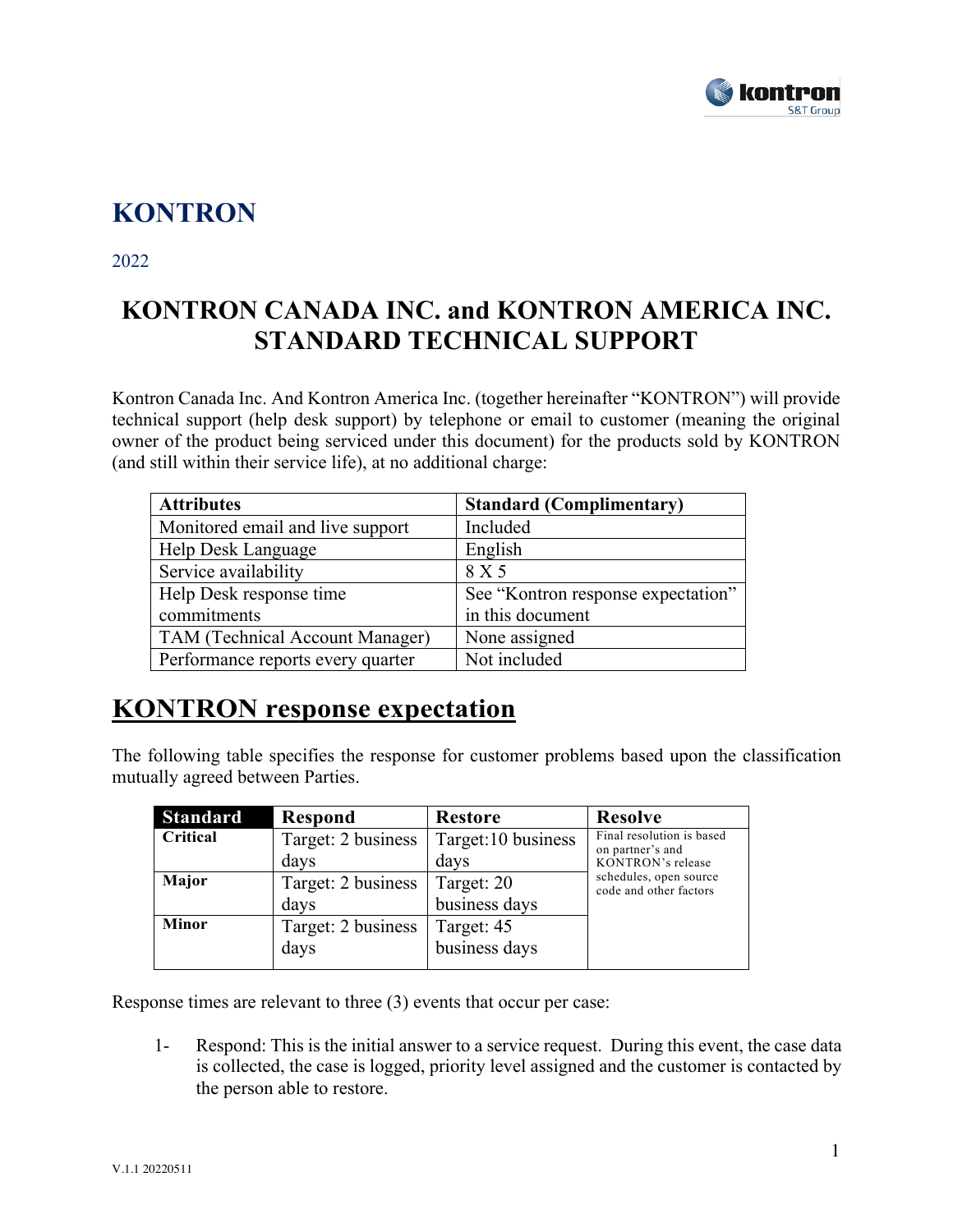2- Restore: This event is characterized by KONTRON personnel getting the Product back to either stable operation with either:



- a. A permanent fix
- b. A temporary workaround
- c. A solution action plan
- 3- Resolve: The objective of this event is to ensure a permanent solution by providing either:
	- a. A final resolution in the form of a permanent fix
	- b. An agreed upon complete action plan

The response times set forth in this section constitute targeted goals to be provided by KONTRON to customer, and it is understood that KONTRON shall use commercially reasonable efforts to respond to customer requests within the target times set for the relevant priority level. Accordingly, the parties agree that any sporadic failure to meet targeted times shall not constitute a breach of KONTRON obligations under this document.

#### **Problem classification - severity**

The following problem classification table definitions are used to determine the initial response, reporting interval and notification schedule. All services requested by customer are recorded in KONTRON support ticket management system. A priority may be modified to reflect changes in business impact anytime during the life of a ticket.

| <b>Severity</b> | <b>Definition:</b>                                                |  |
|-----------------|-------------------------------------------------------------------|--|
| Priority 1      | Conditions that severely affect the primary functionality of the  |  |
| Critical (A)    | product and because of the business impact to the customer        |  |
|                 | requires non-stop immediate corrective action, regardless of time |  |
|                 | of day or day of the week (within the parameters of the SLA       |  |
|                 | agreed with customer) as viewed by a customer on discussion       |  |
|                 | with the organization such as:                                    |  |
|                 | a) Product inoperability                                          |  |
|                 | b) A reduction in the capacity capability, that is, traffic/data  |  |
|                 | handling capability such that expected loads cannot be            |  |
|                 | handled                                                           |  |
|                 | c) Any loss of emergency capability (for example,                 |  |
|                 | emergency 911 calls) or                                           |  |
|                 | d) Safety hazard or risk of security breach.                      |  |
|                 | <b>KONTRON Engagement</b>                                         |  |
|                 | Resources dedicated in relation with SLA in place until           |  |
|                 | restoration                                                       |  |
|                 | <b>Customer Engagement</b>                                        |  |
|                 | Designated resources with ability to provide required             |  |
|                 | information                                                       |  |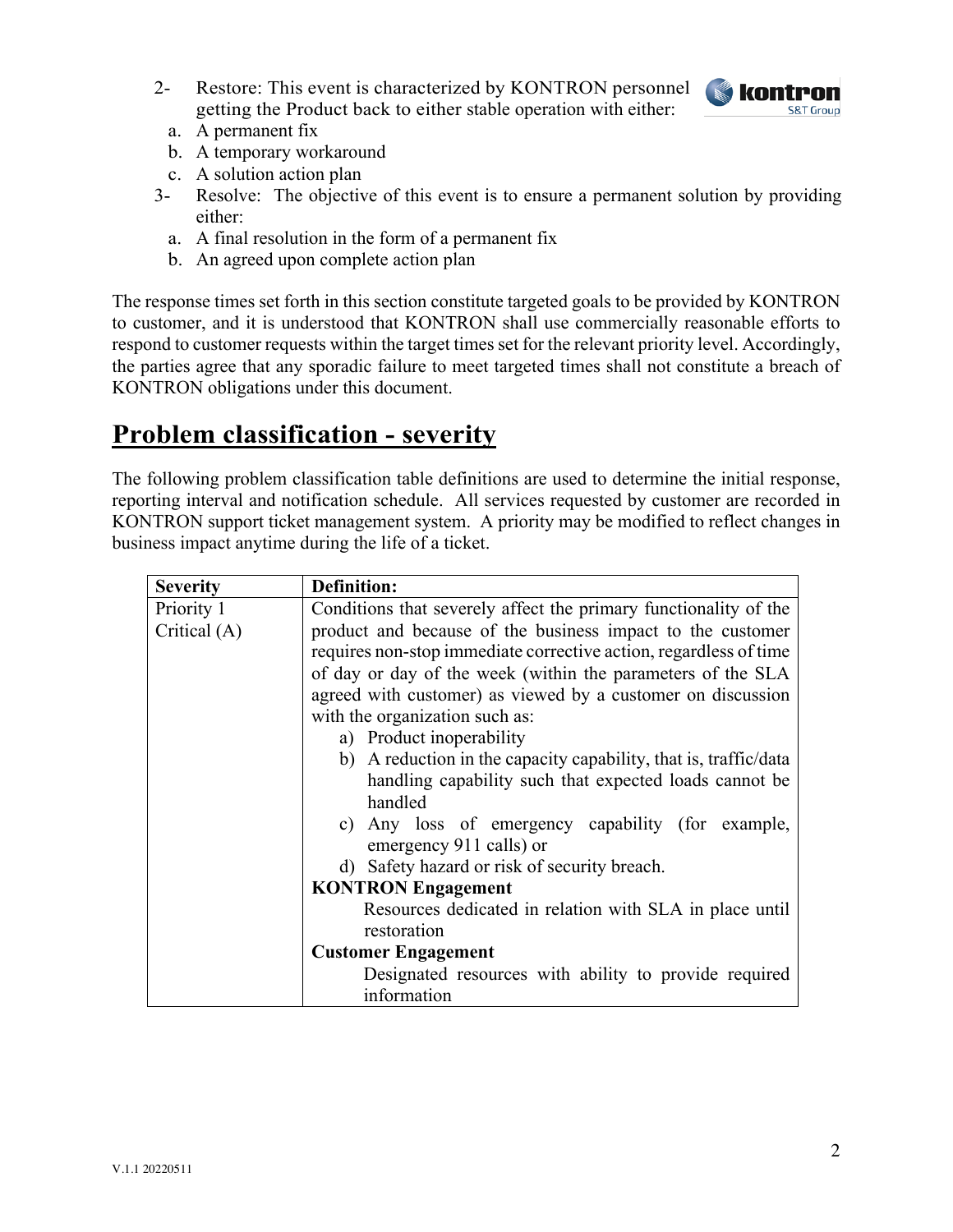

| Priority 2  | Product is usable, but a condition exists that seriously degrades |  |  |
|-------------|-------------------------------------------------------------------|--|--|
| Major $(B)$ | the product operation, maintenance or administration, etc. and    |  |  |
|             | requires attention during pre-defined standard hours to resolve   |  |  |
|             | the situation. The urgency is less than in critical situations    |  |  |
|             | because of a lesser immediate or impending effect on product      |  |  |
|             | performance, customer and the customer's operation such as        |  |  |
|             | a) Reduction in product's capacity (but still able to handle      |  |  |
|             | the expected load),                                               |  |  |
|             | b) Any loss of administrative or maintenance visibility of        |  |  |
|             | the product and/or diagnostic capability,                         |  |  |
|             | c) Repeated degradation of an essential component or              |  |  |
|             | function, or                                                      |  |  |
|             | d) Degradation of the product's ability to provide any            |  |  |
|             | required notification of malfunction.                             |  |  |
|             | <b>KONTRON</b> engagement                                         |  |  |
|             | Resources committed in relation with SLA in place until           |  |  |
|             | restoration                                                       |  |  |
|             | <b>Customer engagement</b>                                        |  |  |
|             | Designated resources with ability to provide required             |  |  |
|             | information                                                       |  |  |
| Priority 3  | Other problems of a lesser severity than "critical" or "major"    |  |  |
| Minor $(C)$ | such as conditions that have little or no impairment on the       |  |  |
|             | function of the system in which customer can reasonably           |  |  |
|             | circumvent or avoid on a temporary basis without the              |  |  |
|             | expenditure of significant time.<br><b>KONTRON</b> engagement     |  |  |
|             |                                                                   |  |  |
|             | Resources committed in relation with SLA in place to              |  |  |
|             | provide a restoration<br><b>Customer engagement</b>               |  |  |
|             |                                                                   |  |  |
|             | Designated resources with ability to provide required             |  |  |
|             | information                                                       |  |  |

Customer and KONTRON shall discuss in good faith and mutually agree on problem classifications according to the definitions above. In the event of a disagreement, customer's classification shall be used.

#### **Service availability**

In North America, Europe and some parts of Asia, standard help desk is available 8 AM to 5 PM customer's local time. This help desk support service is provided in the English language.

### **Technical account manager**

No technical account manager (TAM) is assigned under the standard support plan.